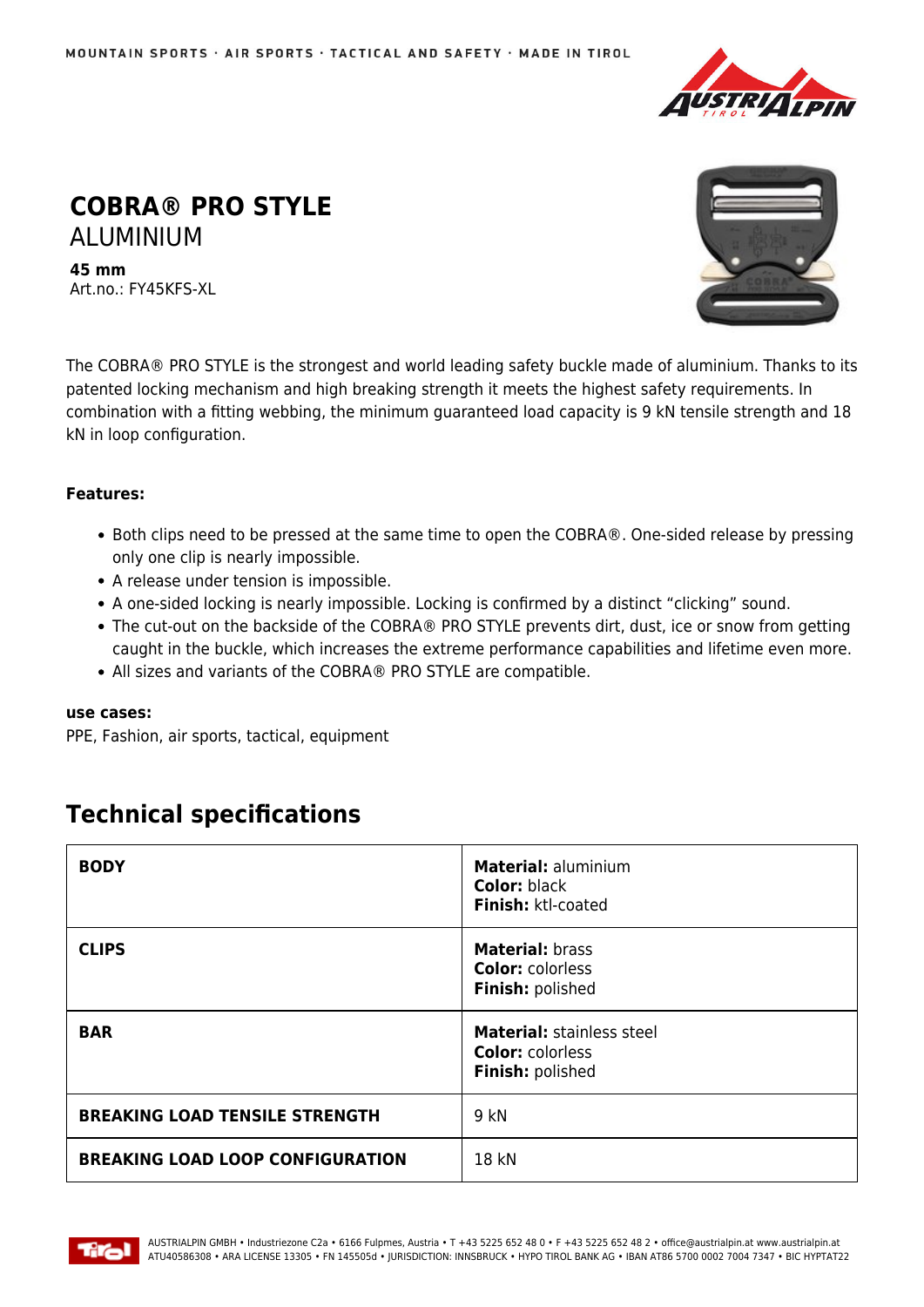

| <b>WEIGHT</b>                            | 78 g                |
|------------------------------------------|---------------------|
| RECOMM. WEBBING WIDTH MALE PART          | 45 mm               |
| <b>RECOMM. WEBBING WIDTH FEMALE PART</b> | 45 mm               |
| <b>SLOT WIDTH MALE PART</b>              | 4 mm                |
| <b>SLOT WIDTH FEMALE PART</b>            | $17 \text{ mm}$     |
| <b>OUTER DIMENSION LENGTH</b>            | 68 mm               |
| <b>OUTER DIMENSION WIDTH</b>             | 59 mm               |
| <b>OUTER DIMENSION DEPTH</b>             | 10 mm               |
| <b>WEBBING SLOT MALE PART</b>            | non-adjustable      |
| <b>WEBBING SLOT FEMALE PART</b>          | stretch, adjustable |
| <b>SIZE OF CLIPS</b>                     | <b>XL</b>           |
| <b>COUNTRY OF ORIGIN</b>                 | Austria             |



**STANDARDS** EN358:2018-11 (partial), EN ISO 9227





AUSTRIALPIN GMBH • Industriezone C2a • 6166 Fulpmes, Austria • T +43 5225 652 48 0 • F +43 5225 652 48 2 • office@austrialpin.at www.austrialpin.at ATU40586308 • ARA LICENSE 13305 • FN 145505d • JURISDICTION: INNSBRUCK • HYPO TIROL BANK AG • IBAN AT86 5700 0002 7004 7347 • BIC HYPTAT22